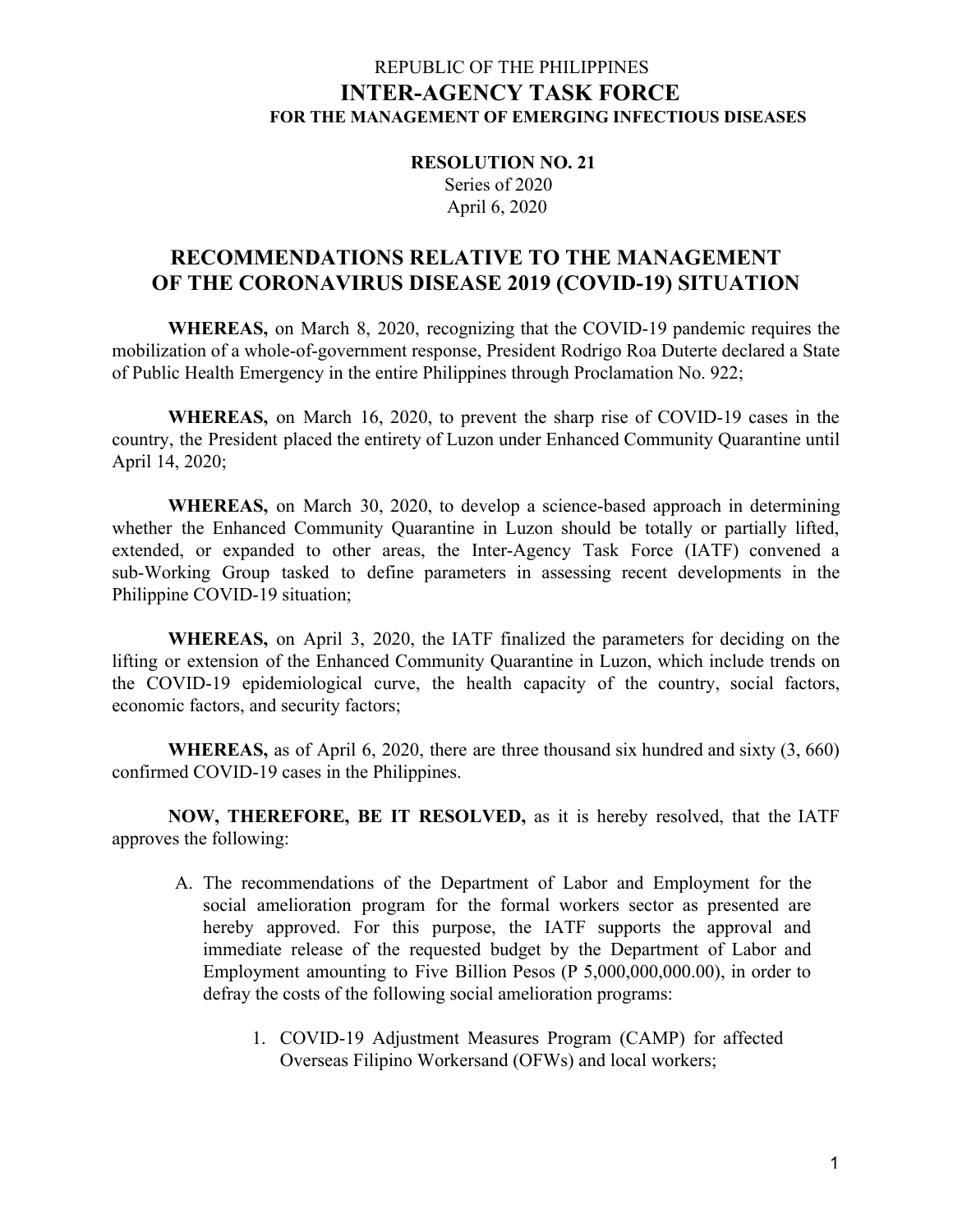

- 2. Tulong Panghanapbuhay sa ating Displaced/Disadvantaged Workers (TUPAD) Sanitation Project; and
- 3. The *Abot Kamay ang Pagtulong* (AKAP) *sa* OFWs program.

*Provided*, that the beneficiaries of the aforementioned shall be separate and distinct from those already covered by social amelioration programs by other agencies of the national government;

- B. The IATF shall exhaust all means necessary to increase the COVID-19 testing capacity of the country, and for this reason hereby adopts and approves the Guidelines for COVID-19 Mass Testing as presented by the Department of Health;
- C. The recommendations of the Department of Agriculture (DA) in ensuring food availability and food affordability as presented are hereby approved, the specifics of which are the following:
	- 1. The boosting of domestic agricultural production and food processing in the country. All the agriculture and fishery stakeholders must be considered front liners and their movements shall remain unhampered;
	- 2. The improvement of food adequacy levels through increased local crop and fish production and livestock and poultry raising including that of food processing by:
		- a. Sustaining budget for agriculture; and
		- b. Expanding support for improved agricultural production and productivity. In addition to the previously approved budget of P 8.5 billion for the Rice Resiliency Project, the need for additional funding amounting to P 22.5 billion for the *Ahon Lahat, Pagkaing Sapat* (ALPAS) Program or the PLANT, PLANT, PLANT Program of the DA is reiterated.
	- 3. The immediate activation of the Local Price Coordinating Councils, with the guidance of the Department of the Interior and Local Government (DILG), to strictly monitor prices and enforce Suggested Retail Price (SRP) and price freeze for basic necessities and prime commodities.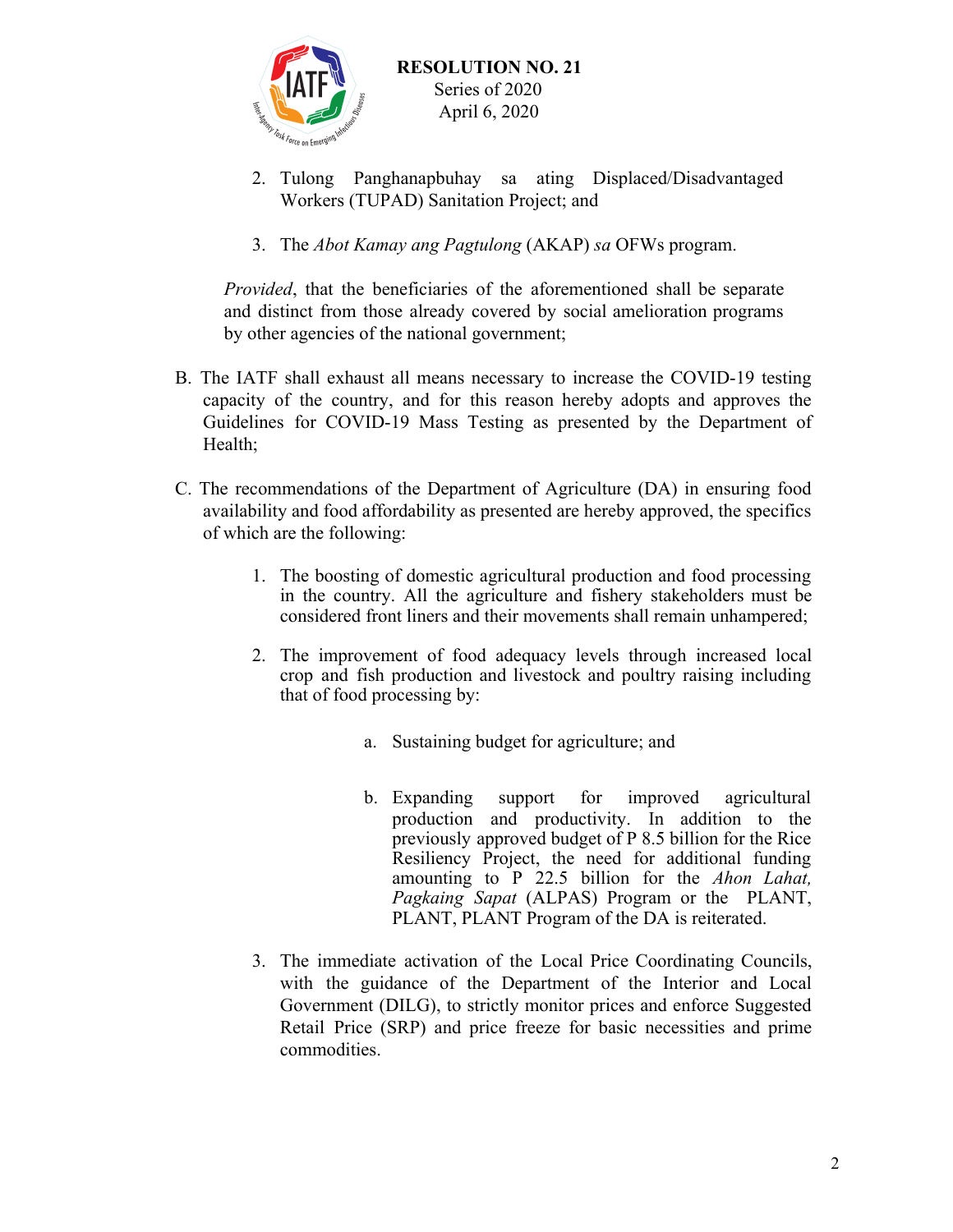

- D. The recommendation of the Anti-Red Tape Authority (ARTA) for the creation of the *Bayanihan* One-Stop Shop for sectoral agencies involved in accreditation and logistics is hereby approved. Other sectoral agencies are hereby enjoined to create their own *Bayanihan* One-Stop Shop and coordinate closely with the ARTA for such creation;
- E. The IATF approves the request of the Department of Transportation to allow the resumption of utility relocation works and resume specified limited works across thirteen (13) rail projects, including rail replacement works for MRT-3, which can only be done when MRT-3 is not undergoing passenger operations.

*Provided*, that 1) limited mobilization of personnel and skeletal staffing pattern is observed; 2) on- or near-site accommodations and/or point-to-point shuttle services are provided, where applicable; 3) regular disinfection of workplaces, shuttles, and accommodations are done; 4) regular monitoring of personnel's health, especially for COVID-19 symptoms, is practiced; 5) strict social distancing measures and proper hand hygiene; and all other precautionary measures that the DOTr may implement are are observed at all times;

- F. Paragraph (H) of the Inter-Agency Task Force Resolution No. 18 series of 2020 providing for a thirty (30)-day grace period extended to commercial rents falling due upon micro, small and medium enterprises (MSMEs) within the period of the ECQ, without incurring interests, penalties, fees, and other charges is hereby adopted as a national policy. Thus, this policy shall apply to areas where ECQ is implemented for its duration; and
- G. The IATF recognizes the initiatives of the Department of Trade and Industry (DTI) and Board of Investments (BOI), in cooperation with DOH and Food and Drugs Administration (FDA) and the various manufacturers and exporters to repurpose their manufacturing operations to produce critical medical products and devices, such as personal protective equipment (PPEs), surgical masks, thermal scanners and ventilators. The IATF enjoins the DOH and other public and private health institutions to consider these new capacities in their medical supply requirements.

**APPROVED** during the 21st Inter-Agency Task Force Meeting, as reflected in the minutes of the meeting, held this 6th of April, 2020 *via* video conference.

#### **FRANCISCO T. DUQUE III** Secretary, Department of Health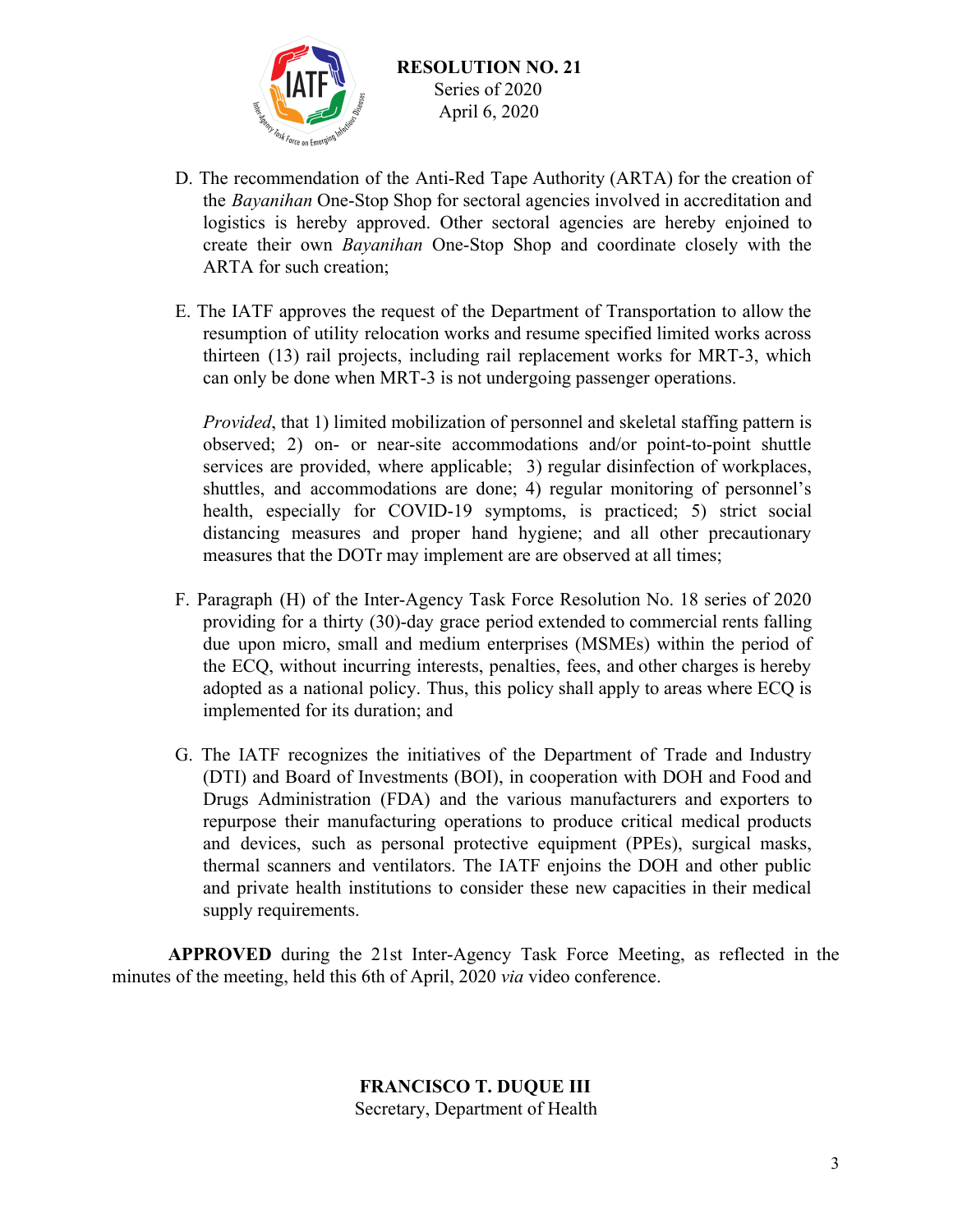

## **EDUARDO M. AÑO** Secretary, Department of the Interior and Local Government

## **BERNADETTE ROMULO-PUYAT**

Secretary, Department of Tourism

## **SILVESTRE H. BELLO III** Secretary, Department of Labor and Employment

# **MENARDO I. GUEVARRA**

Secretary, Department of Justice

# **GREGORIO B. HONASAN II**

Secretary, Department of Information and Communications Technology

# **ARTEMIO U. TUAZON**

Undersecretary, Department of Transportation

## **BRIGIDO J. DULAY** Undersecretary, Department of Foreign Affairs

*Conforme***:**

## **KARLO ALEXEI B. NOGRALES**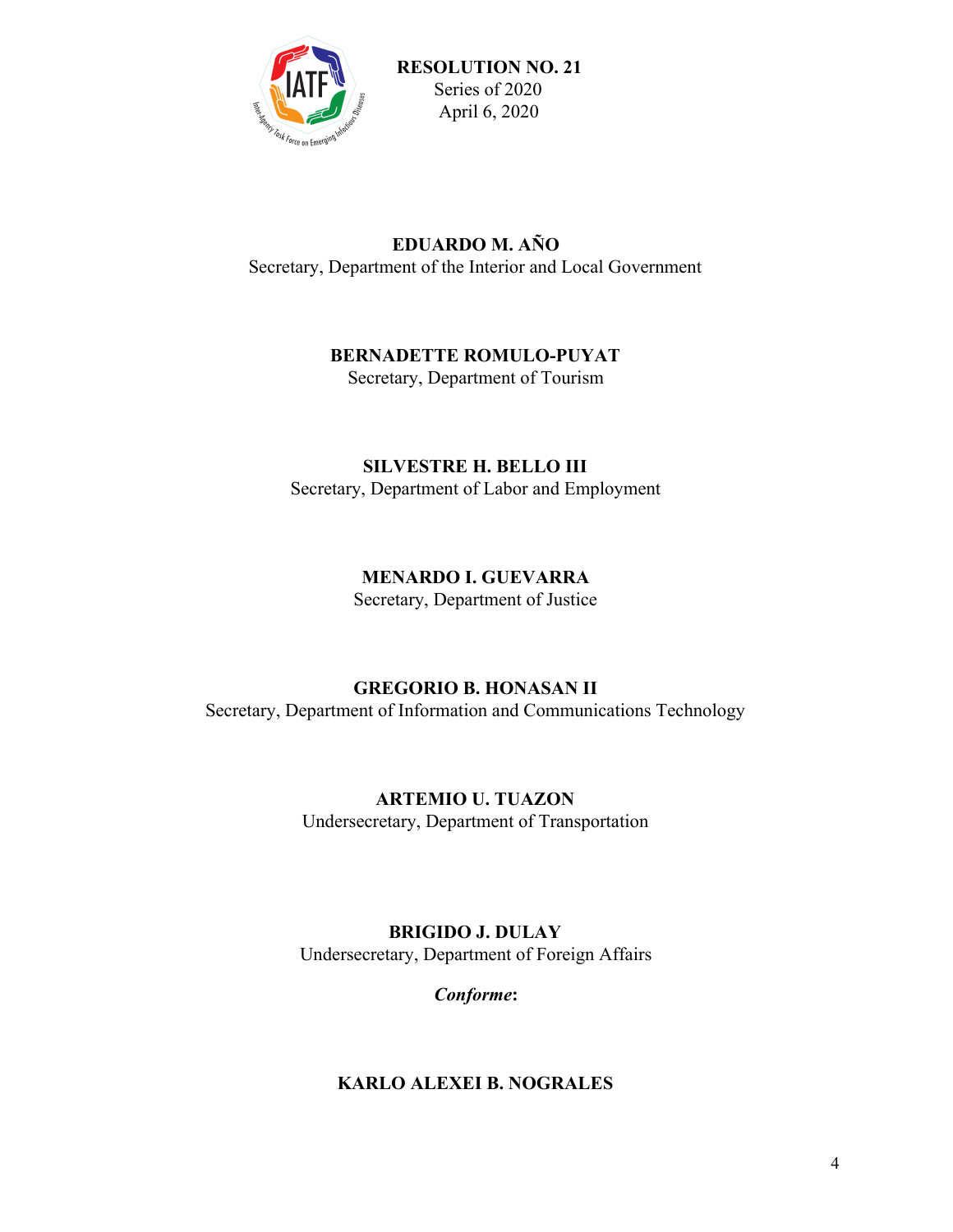

Cabinet Secretary, Cabinet Secretariat of the Philippines

**HERMOGENES C. ESPERON** Secretary, National Security Council

#### **CARLITO G. GALVEZ JR.**

Secretary, Office of the Presidential Adviser on the Peace Process

## **JOSE RUPERTO MARTIN M. ANDANAR**

Secretary, Presidential Communications Operations Office

## **RAMON M. LOPEZ**

Secretary, Department of Trade and Industry

## **WILLIAM D. DAR**

Secretary, Department of Agriculture

## **ROY A. CIMATU**

Secretary, Department of Environment and Natural Resources

## **LEONOR M. BRIONES**

Secretary, Department of Education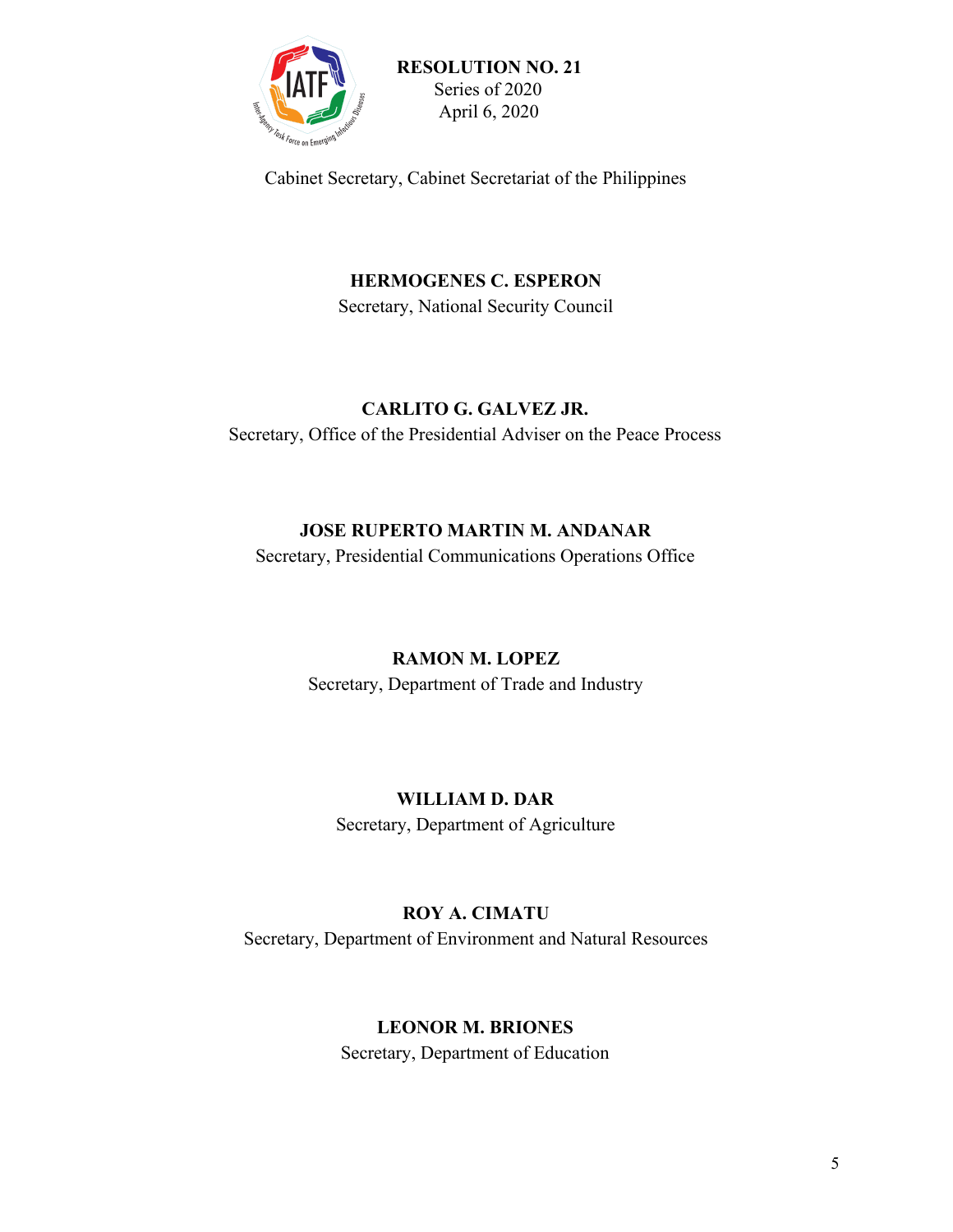

#### **ERNESTO M. PERNIA**

Secretary, National Economic and Development Authority

#### **DELFIN N. LORENZANA**

Secretary, Department of National Defense

## **BAYANI H. AGABIN**

Undersecretary, Department of Finance

## **ROLANDO JOSELITO D. BAUTISTA**

Secretary, Department of Social Welfare and Development

## **RYAN ALVIN R. ACOSTA**

Deputy Executive Secretary for Legal Affairs, Office of the Executive Secretary

## **DARREN L. SALIPSIP**

Assistant Secretary, Office of the Chief Presidential Legal Counsel

#### **ROLANDO U. TOLEDO**

Assistant Secretary, Department of Budget and Management

## **RICARDO B. JALAD**